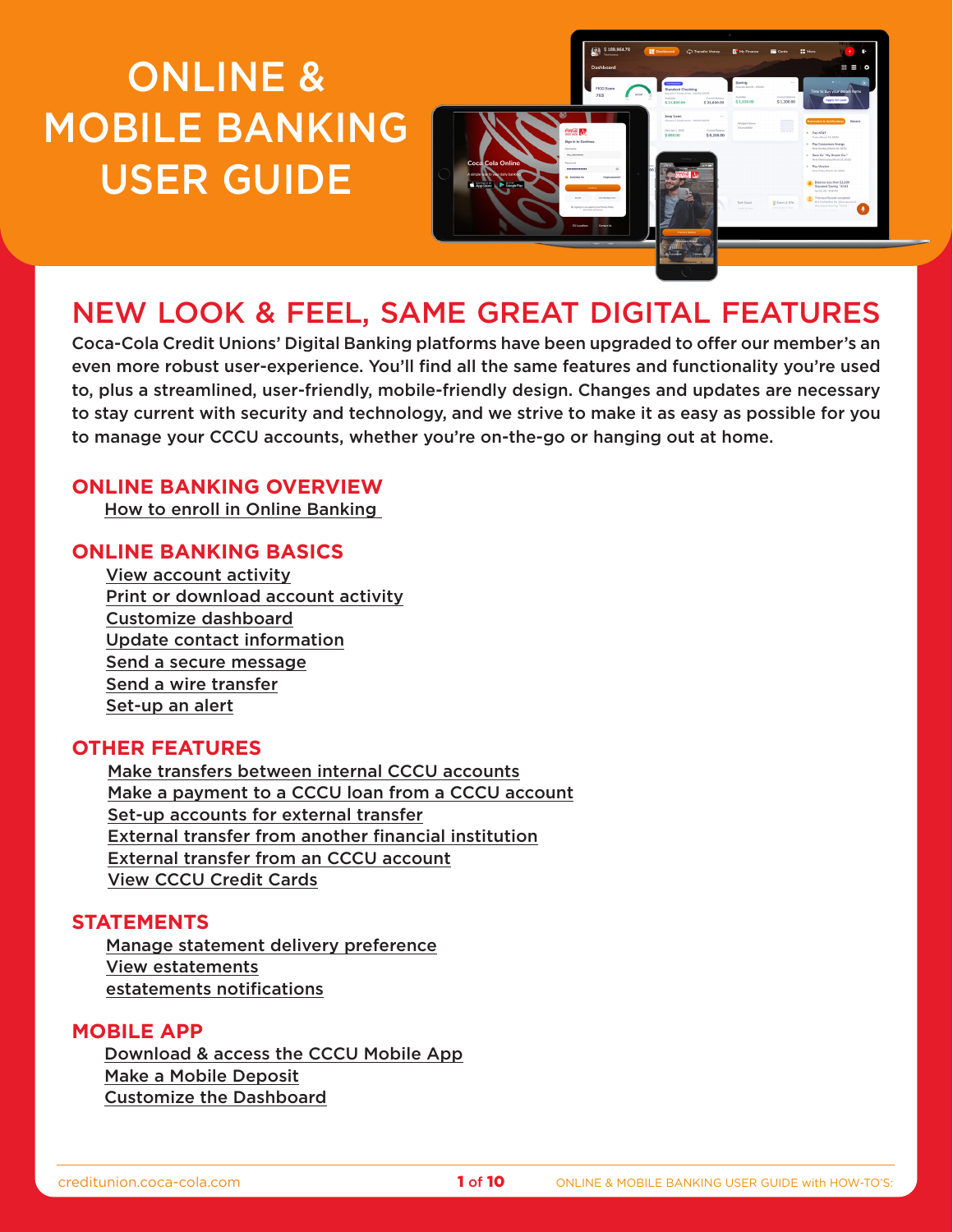# <span id="page-1-0"></span>ONLINE & MOBILE BANKING USER GUIDE



# ONLINE BANKING OVERVIEW

### **How to enroll in Online Banking for 1st time users**

1. Visit [creditunion.coca-cola.com](http://creditunion.coca-cola.com) and in the digital banking box, click LOG IN.

2. Click ENROLL NOW

3. Enter your Account Number, Social Security Number, and Date of Birth.

*Please note: your account number should not be entered with any leading zeros. The information must match what is currently on your account records.*

4. Enter a Username and Password of your choice.

5. After reading the Terms and Conditions, click the box to agree.

6. Complete the reCAPTCHA process and click SUBMIT.

7. A pop-up box will appear and ask for a verification code. As part of the multifactor authentication security process, a verification code will be sent to the email address on your account record. Enter the verification code received in your email and click Submit

*Please note: your email address will appear partially masked in the pop-up box. If this is not your email address, contact us to update your account information.*

8. If successful, you will be logged in to the digital banking dashboard.

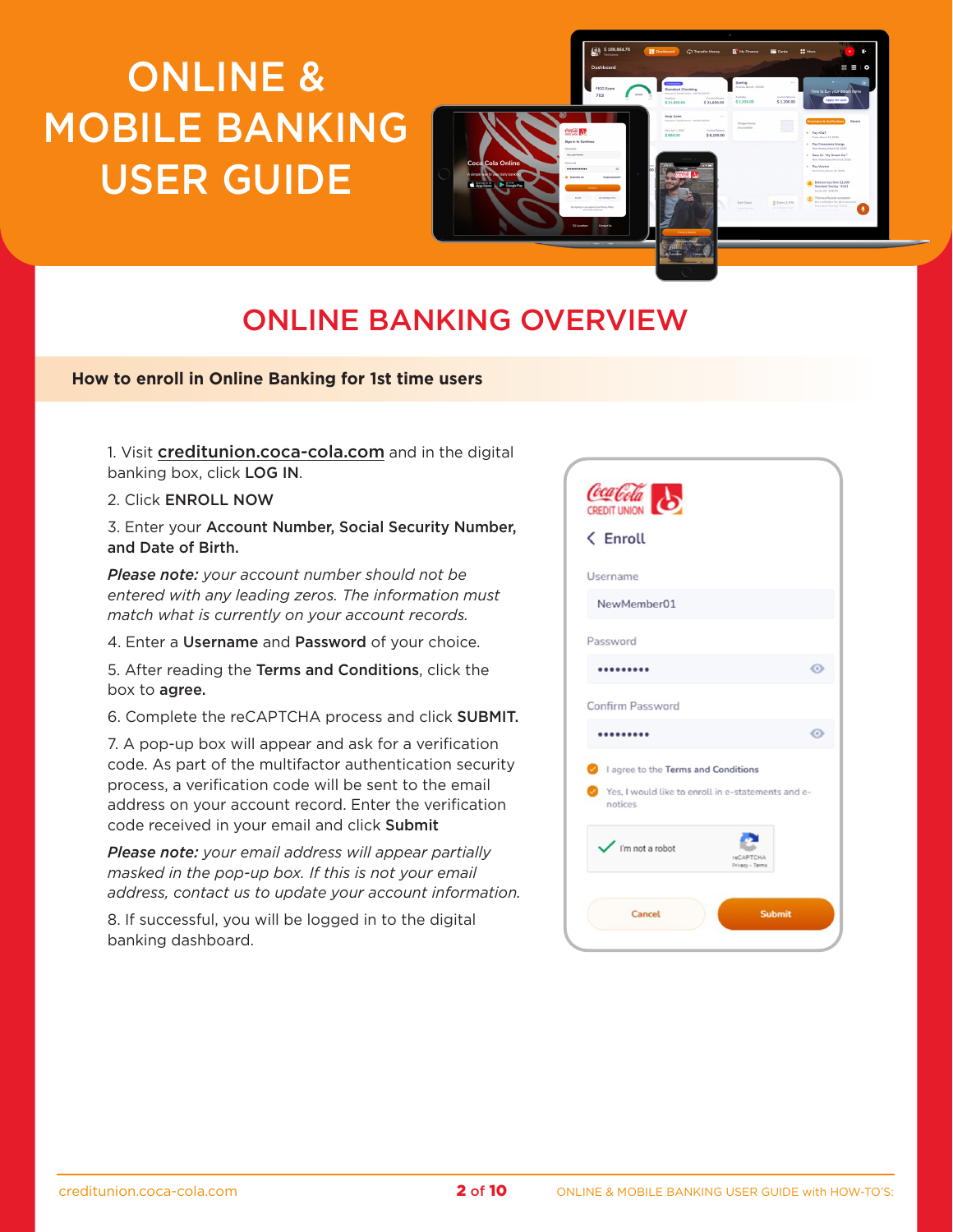# ONLINE BANKING BASICS

### <span id="page-2-0"></span>**View account activity**

1. From the Dashboard, click the account tile you wish to view.

2. The History tab will show a list of recent transactions. You can search for a specific transaction or filter account activity by category or date range. Transactions can also be filtered by posted, pending, and on-hold.

3. The Account Info tab will provide information such as MICR number, account open date and more.



# **Print or download account activity**

- 1. From the Dashboard, click the account tile you wish to view.
- 2. Click PRINT to print transaction history.
- 3. Click DOWNLOAD and set the date range.
- 4. Select the file format and click DOWNLOAD.

### **Update contact information**

- 1. From the Dashboard, click MORE.
- 2. Select PROFILE SETTINGS and update contact information you wish to change.
- 3. Click SAVE CHANGES.

4. A pop-up box will appear requiring a verification code. Select the mobile phone or email option in which you choose to receive the code.

5. Click GET CODE.

6. Enter the Verification Code and click UPDATE PROFILE. You will receive a confirmation email or text.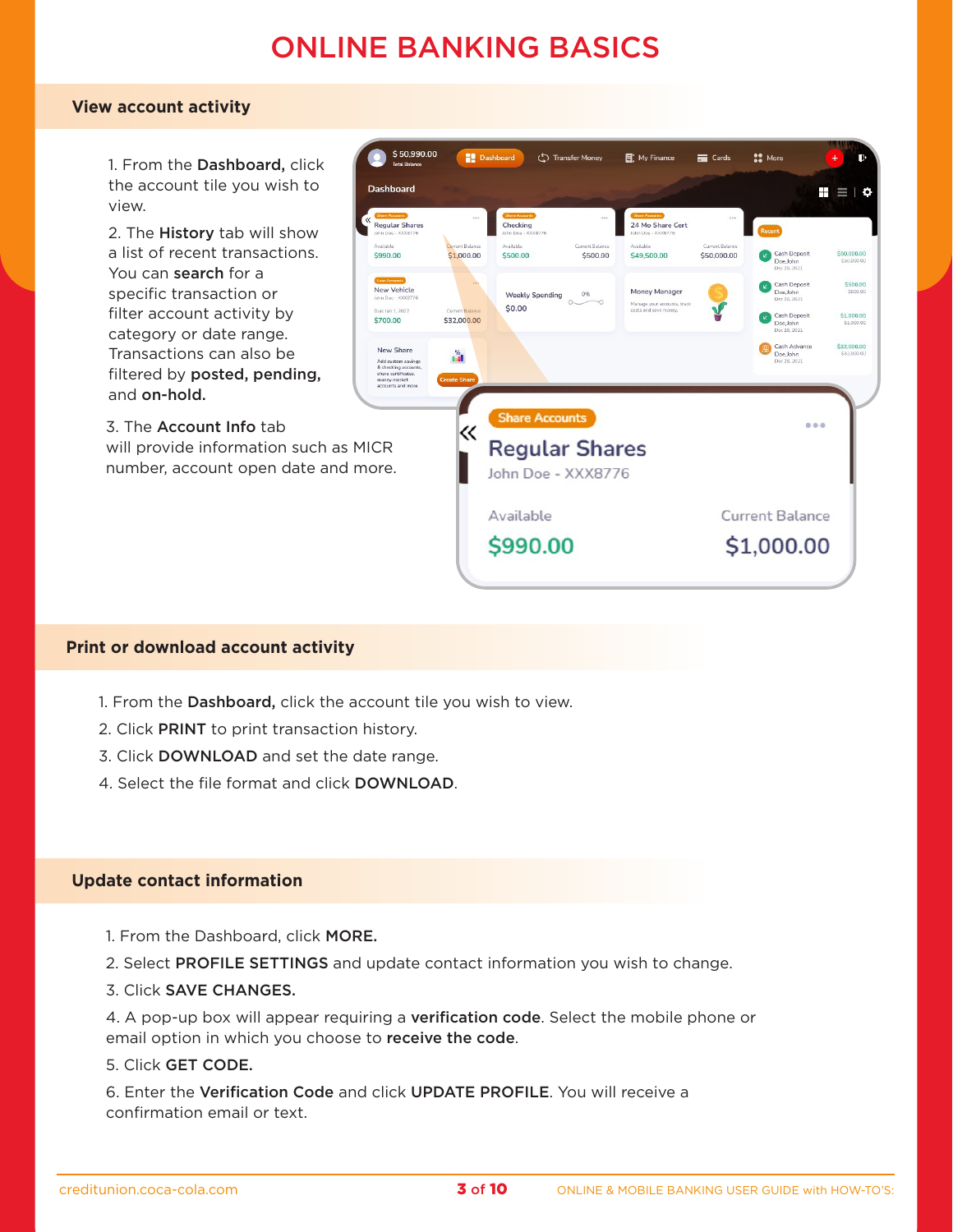#### <span id="page-3-0"></span>**Send a secure message**

1. From the Dashboard, click MORE and then SECURE MESSAGE.

2. Type your message and click SEND.

3. A pop-up will appear confirming your message was sent.

4. Click OK and you will be taken back to the Messages screen.

| 但 | <b>E-Documents</b>    |  |
|---|-----------------------|--|
| 但 | <b>Check Ordering</b> |  |
|   | <b>Secure Message</b> |  |
|   | Locations             |  |

# **Send a wire transfer**

- 1. From the Dashboard, click TRANSFER MONEY.
- 2. Ensure Internal Account is highlighted and select the account you want to transfer money from.

| \$50,990.00<br><b>Total Balance</b> | <b>Dashboard</b><br>Transfer Money<br><b>目</b> My Finance<br><b>COMPA</b> More<br><b>Exp</b> Cards<br>$\ddot{}$<br>в    |
|-------------------------------------|-------------------------------------------------------------------------------------------------------------------------|
| <b>Transfer Money</b>               |                                                                                                                         |
|                                     | $\boxed{1}$ Select an account you want to send from $\left \right\rangle$ $\boxed{2}$ $\left \right\rangle$ $\boxed{3}$ |
|                                     | <b>Internal Account</b><br><b>External Account</b>                                                                      |
|                                     | <b>Regular Shares</b><br>John Doe - XXX8776                                                                             |
|                                     | Current Balance<br>Available                                                                                            |

3. Step 2 will appear on the right side of the screen. Click Wires, then select desired Recipient or choose NEW RECIPIENT to wire monies to and click CONTINUE.

4. Verify your prepopulated information. Complete form by filling in amount and any other field needed for the wire.

5. Sign wire form. Date is prepopulated

6. Click the Blue CONTINUE button at the top of the Wire form.

7. Click I AGREE to the terms and conditions of the service. Your document will be submitted.

8. Click CLOSE to return to the Accounts Dashboard.

| <b>Internal Account</b>                     | <b>External Account</b>       | <b>Internal Account</b> | <b>External Account</b>       | Contact |
|---------------------------------------------|-------------------------------|-------------------------|-------------------------------|---------|
| <b>Regular Shares</b><br>John Doe - XXXB776 |                               |                         | <b>Manage Wire Recipients</b> |         |
| Ausliable<br>\$990.00                       | Current Balance<br>\$1,000.00 | New Recipient<br>÷      |                               |         |
| Checking<br>John Doe - XXXB776              |                               | Jane Doe                |                               |         |
| Auslisble<br>\$500.00                       | Current Balance<br>\$500.00   |                         |                               |         |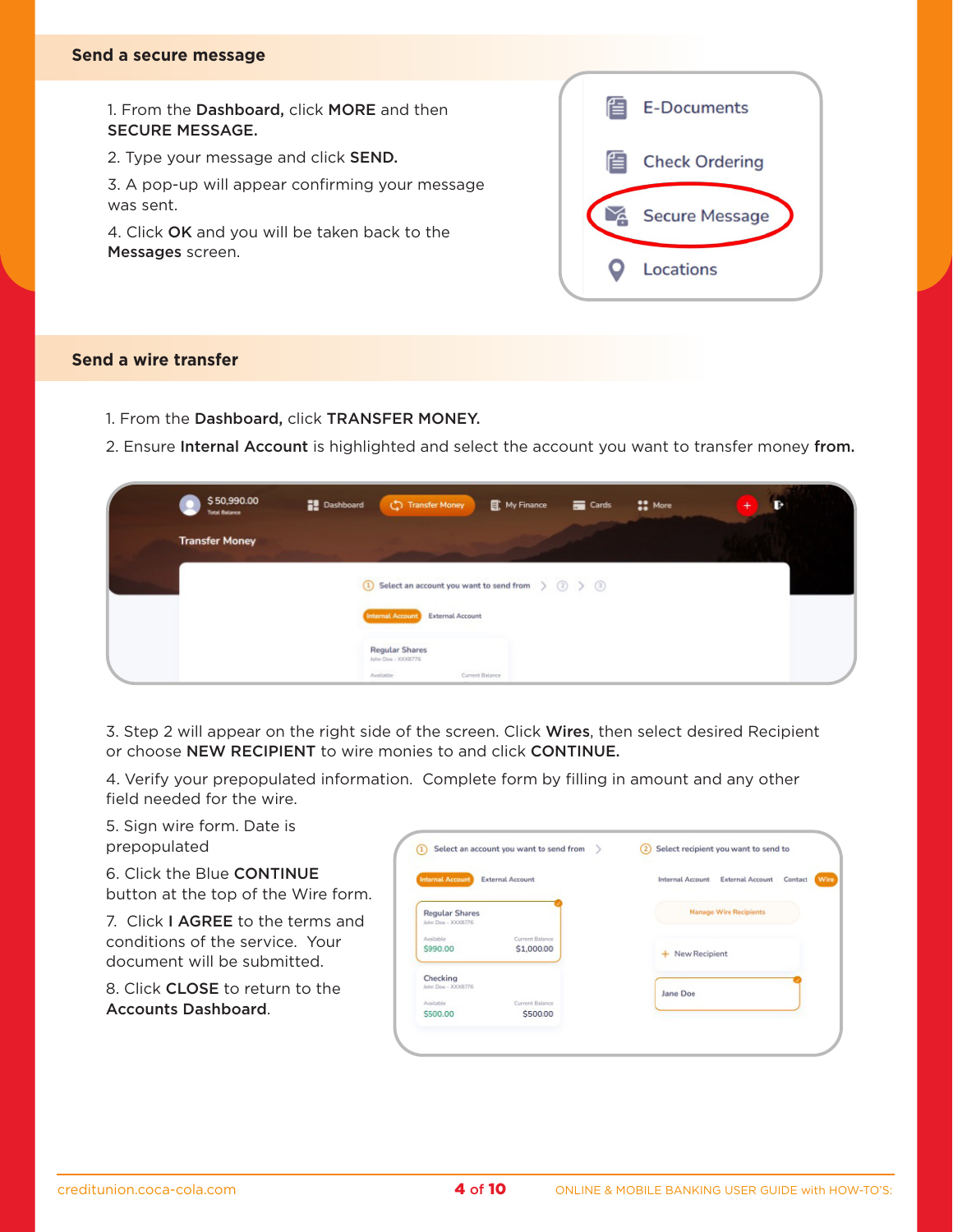#### <span id="page-4-0"></span>**Set-up an alert**

1. From the Dashboard, click MORE.

2. Click ALERTS. You will see a list of the alerts you've already created.

3. Click ADD A NEW ALERT.

4. Select the **Account** or **Card** you want to add an alert on and click NEXT TO ALERT TYPE.

- 5. Select the type of alert and click NEXT.
- 6. Complete the alert settings to customize your alert.
- 7. Select how you would like to receive the alert.
- 8. Click SAVE.



# OTHER FEATURES

# **Make transfers between internal CCCU accounts**

- 1. From the Dashboard, click TRANSFER MONEY.
- 2. Ensure Internal Account is highlighted and select the account you want to transfer money from.

3. Step 2 will appear on the right side of the screen. Select the account you want to transfer to and click CONTINUE.

4. Verify the information that you want to send money from and to are correct. If not, click GO BACK.

5. If the information is correct, enter the Amount and Date.

6. Use the drop-down arrows to select the Frequency of the transfer and enter an End Date, if needed. A Memo may be added. Click CONTINUE.

7. Review the transfer information and click GO BACK to make changes

or CONTINUE to complete the transfer.

#### **Make a payment to a CCCU loan from a CCCU account**

- 1. From the Dashboard, click on TRANSFER MONEY.
- 2. Select the account you want to transfer money from.
- 3. Select the loan account you want to make a payment on and click CONTINUE.
- 4. Verify the correct loan account is listed. If not, click GO BACK.

5. If the loan account is correct, select the Payment option. If you select Minimum Payment Due, the Amount will be populated with the payment amount. (The Date will default to today's date but can be changed.)

6. Use the drop-down arrows to select the Frequency of the transfer and enter an End Date, if needed. A Memo may be added. Click CONTINUE.

7. Review the transfer information and click GO BACK to make changes or CONTINUE to complete the payment transfer.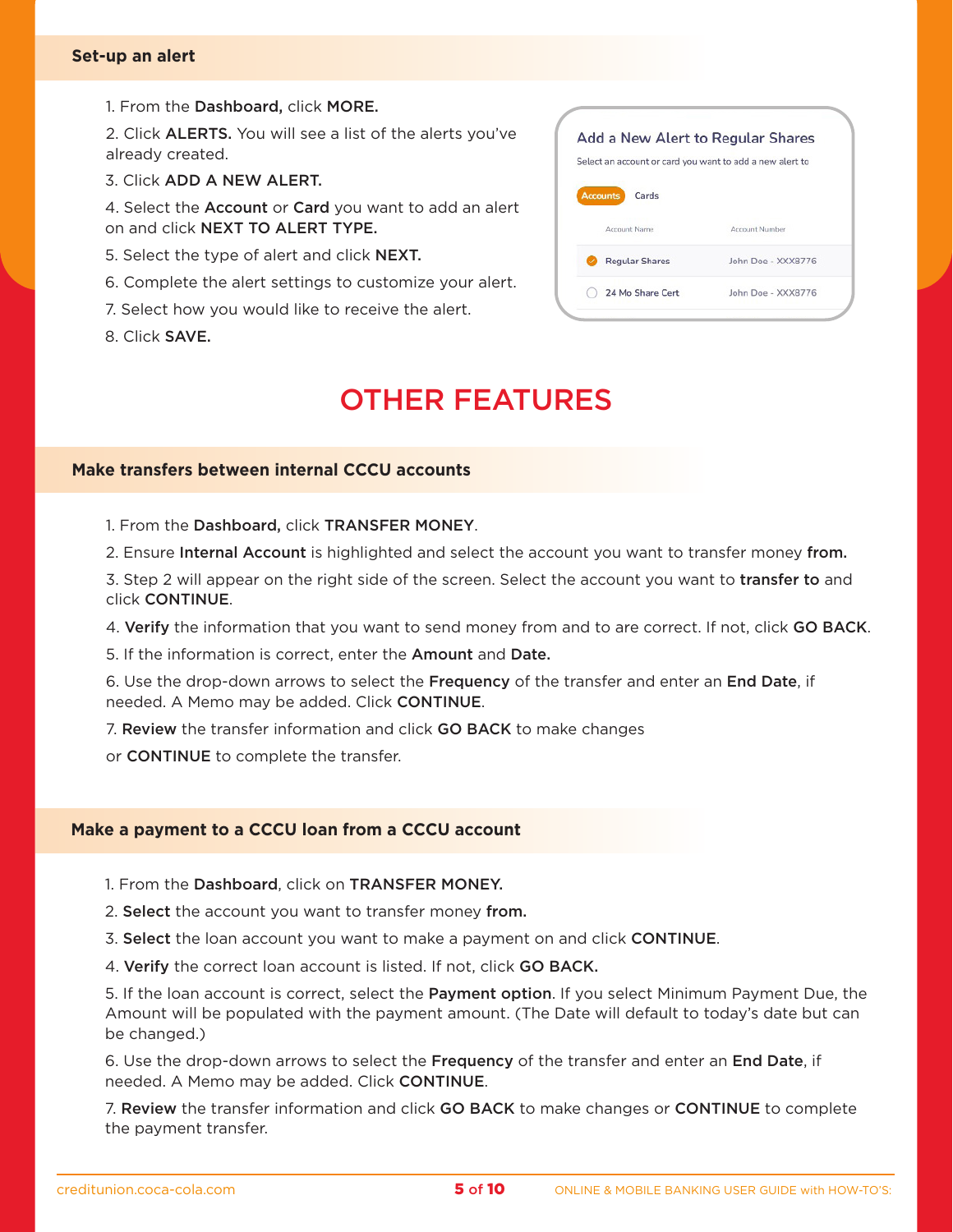<span id="page-5-0"></span>External account transfers can be used to transfer money to or from your Coca-Cola Credit Union account to or from your account at another financial institution.



- 1. From the Dashboard, click MY FINANCE.
- 2. Click MY RECIPIENTS and select External Accounts.
- 3. Click ADD EXTERNAL ACCOUNT, Select Account Permission, click Next

4. Enter Account Nickname or Bank Name, Routing Number, Account Number, and Account Type, click Next.

5. Review the New Recipient information and click GO BACK to make changes or Click ADD RECIPIENT.

### **External transfer from another financial institution**

1. From the Dashboard, click TRANSFER MONEY.

2. Choose External Account and select the account you want to transfer money from.

3. Step 2 will appear on the right side of the screen. Choose Internal Account to choose the account you wish to transfer money to.

4. Click CONTINUE.

5. Enter the Amount and Date. Use the drop-down arrows to select the Frequency of the transfer and enter an **End Date**, if needed.

6. Agree to the Terms and Conditions and Click CONTINUE.

7. Review the transfer information and click Go Back to make changes or CONTINUE to complete the transfer.

*Please note: the first time a transfer is initiated from another financial institution, it will take five business days to settle. Subsequent transfers from the same institution will settle the next business day.*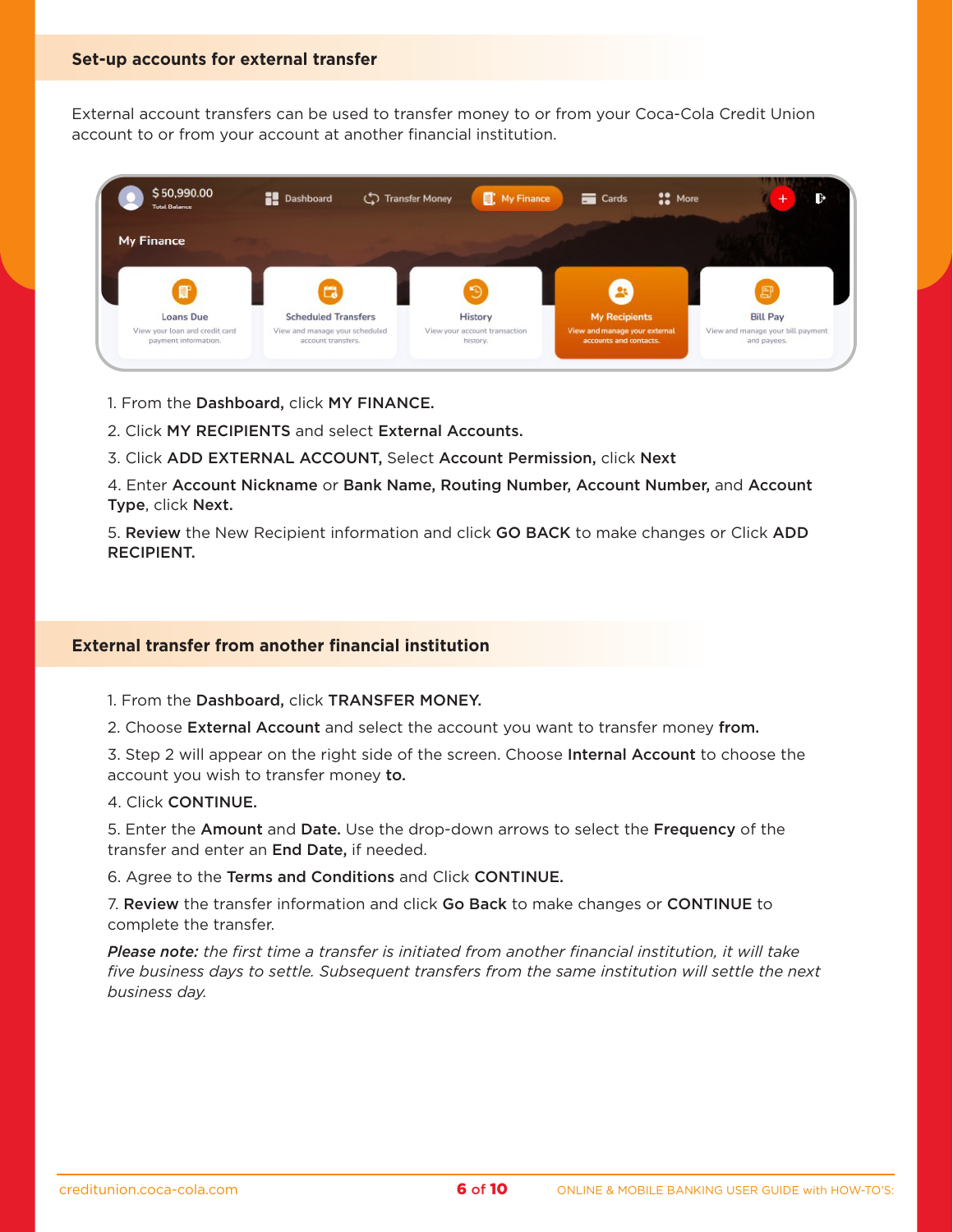- <span id="page-6-0"></span>1. From the Dashboard, click TRANSFER MONEY.
- 2. Select the Internal Account you want to transfer money from.

3. Step 2 will appear on the right side of the screen. Choose External Account to send money to your account at another financial institution.

| \$50,990.00<br><b>Total Balance</b> | <b>Dashboard</b><br><b>Transfer Money</b><br>ග               | <b>CO</b> More<br><b>目:</b> My Finance<br>$\overline{\phantom{a}}$ Cards     | B<br>+ |
|-------------------------------------|--------------------------------------------------------------|------------------------------------------------------------------------------|--------|
| <b>Transfer Money</b>               |                                                              |                                                                              |        |
|                                     | Select an account you want to send from<br>$\left( 1\right)$ | Select recipient you want to send to<br>(3)<br>$\left( 2\right)$<br>≻        |        |
|                                     | <b>Internal Account</b><br><b>External Account</b>           | Wire<br><b>External Account</b><br><b>Internal Account</b><br><b>Contact</b> |        |
|                                     | <b>Regular Shares</b><br>John Doe - XXX8776                  | Q Search<br><b>Manage Contacts</b>                                           |        |
|                                     | Current Balance<br>Available<br>\$990.00<br>\$1,000.00       | Jane Doe<br>clbritt@bellsouth.net                                            |        |

#### 4. Click CONTINUE.

5. Enter the Amount and Date. Use the drop-down arrows to select the Frequency of the transfer and enter an End Date, if needed.

6. Agree to the Terms and Conditions and Click CONTINUE.

7. Review the transfer information and click Go Back to make changes or CONTINUE to complete the transfer.

*Please note: external transfers to another financial institution will take five business days to settle.*

### **View CCCU Credit Cards**

- 1. From the Dashboard, click CARDS.
- 2. Click MANAGE CARD. Your CCCU account information will appear in a new browser.

3. When finished, close the window and click back on the CCCU Online Banking browser window to get back to your dashboard.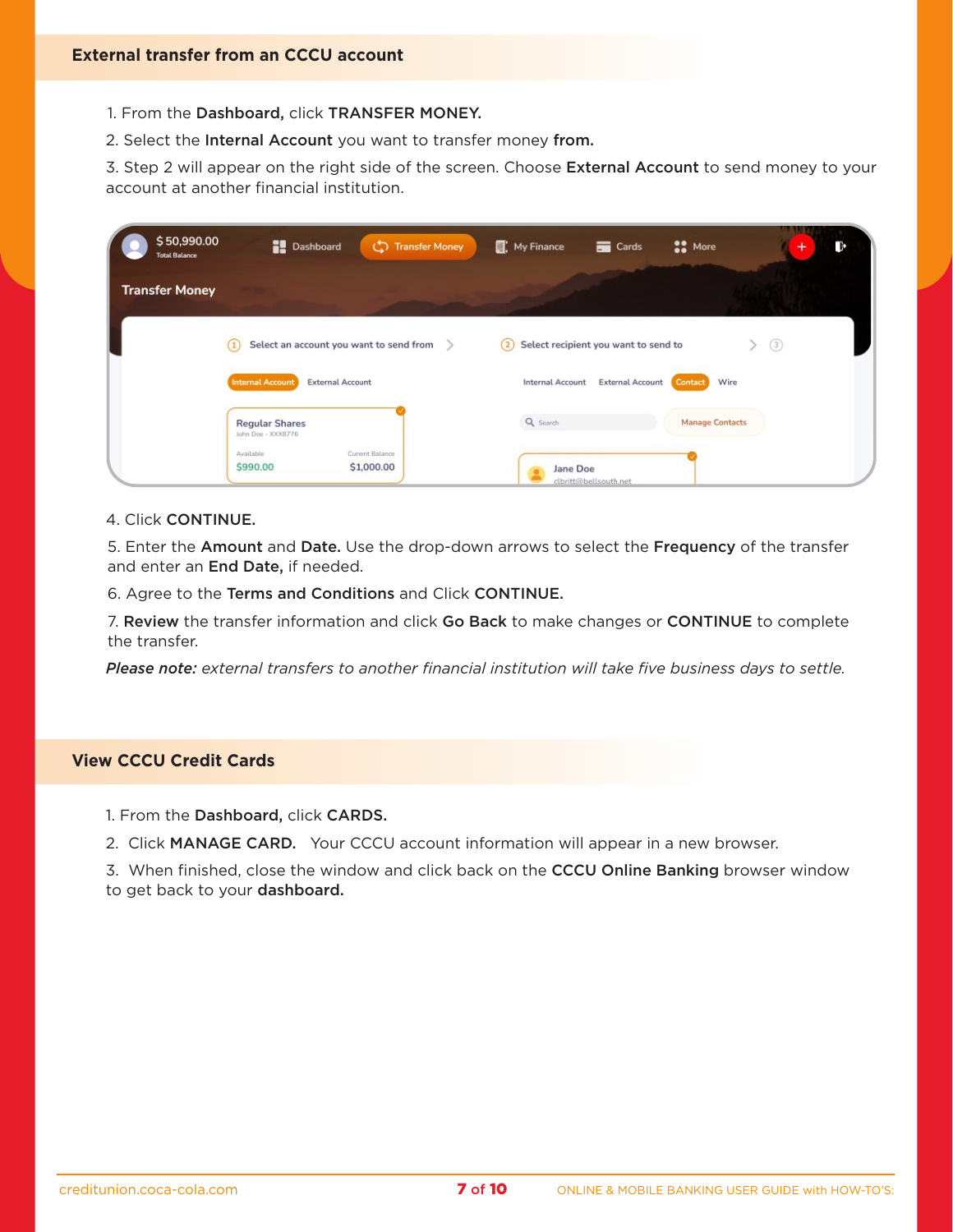# EDOCUMENTS (STATEMENTS/TAX FORMS)

# <span id="page-7-0"></span>**Enroll in eStatements**

- 1. From the Dashboard, click on MORE.
- 2. Click eDocuments.
- 3. On the Account desired, AGREE to the Terms and Conditions and Click ENROLL.
- 4. A pop-up box will appear requiring a verification code.
- 5. Enter the VERIFICATION CODE and Click ENROLL
- 6. You are redirected to the Statements tab to select and view your statements.

#### **View eStatements**

- 1. From the Dashboard, click on MORE.
- 2. Click eDocuments and select the account you want to view.

3. The eDocuments page will display in a new tab. Click on the year, followed by the month of the statement you wish to view. You can preview or download the statement. Clicking on the statement month name will preview the statement in a new window. Clicking on DOWNLOAD next to the desired month will download the statement.

4. The statement will download and appear in a pop-up. Click on the statement PDF file.

5. The PDF file will display in a new window. You can print or save the file by clicking on the download or print icons at the top of the page.

| \$50,990.00<br><b>Total Balance</b> | <b>Dashboard</b> | Transfer Money I My Finance | Cards | $\mathbf{L}$ More                   | ю             |
|-------------------------------------|------------------|-----------------------------|-------|-------------------------------------|---------------|
| <b>E-Documents</b>                  |                  |                             |       |                                     |               |
| Select an account                   |                  |                             |       |                                     |               |
| 0050008776                          |                  |                             |       | I agree to the Terms and Conditions | <b>Enroll</b> |

#### **eStatements notifications:**

If you are enrolled in eStatements, you will receive an email notification when your documents are available in online banking. Please do not reply to the notification email. If you have a question, please send a secure message in digital banking, email us at [creditunion.coca-cola.com](http://creditunion.coca-cola.com), or give us a call at 404-676-2586.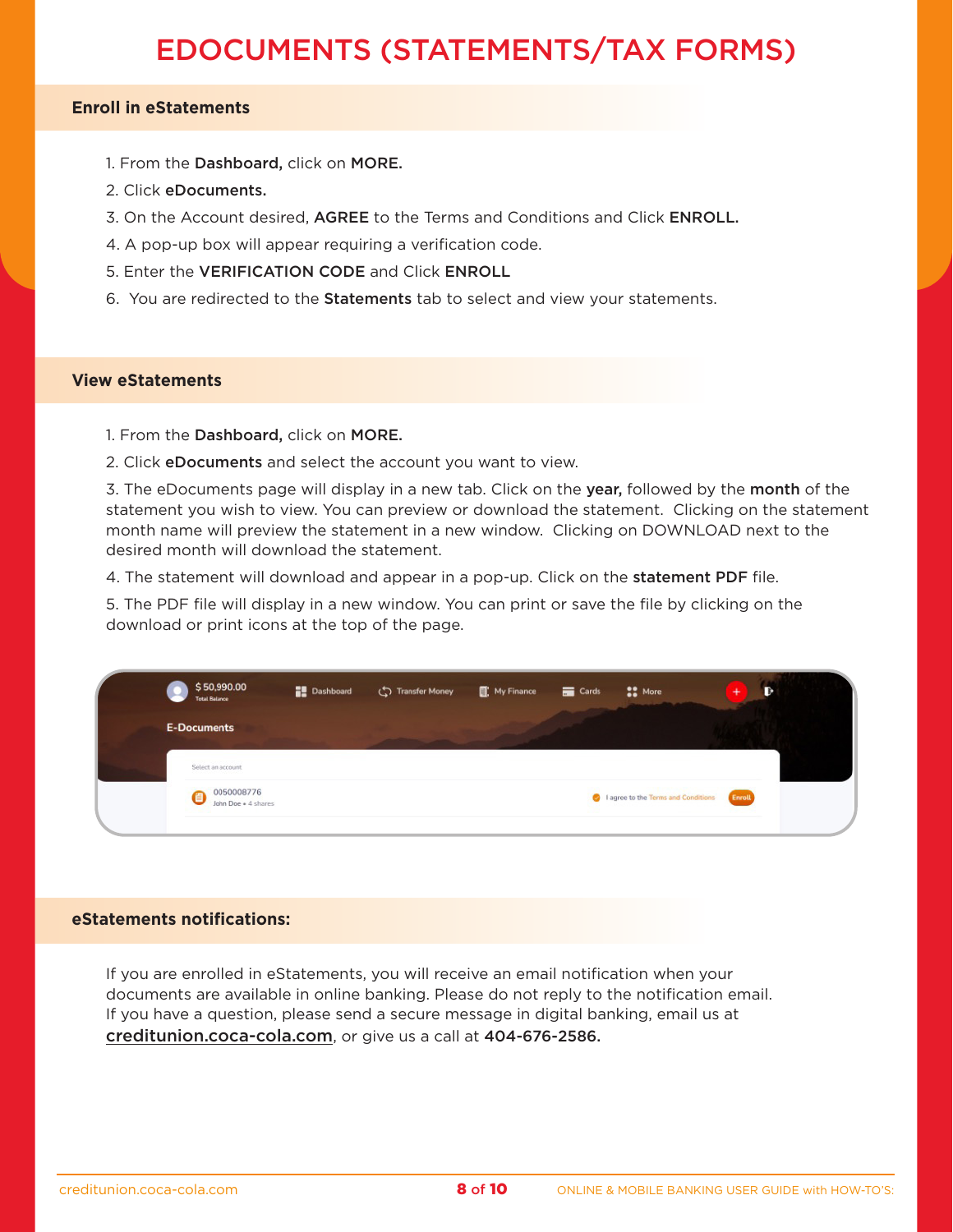# MOBILE APP

### <span id="page-8-0"></span>**Download & access the CCCU Mobile App**

- 1. From your mobile device, go to the App Store or Google Play Store and search for *Coca-Cola CU.*
- 2. Download the CCCU mobile app.
- 3. When ready to login to, select the CCCU app icon on your mobile device.

4. Login using your current online banking username and password. If you have not yet enrolled in online banking, you will need to do so before you can use the CCCU mobile app.

#### **Make a Mobile Deposit**

Mobile Deposit allows you to deposit checks quickly and securely simply by snapping a photo of the front/back of your check with your cellular device.

- 1. Launch the CCCU app and login. Tap the RED PLUS SIGN.
- 2. Tap REMOTE DEPOSIT and then DEPOSIT CHECK.
- 3. Tap the account you want to deposit to.
- 4. Read the Remote Deposit Guidelines and tap each box to indicate you have read the statement.\*
- 5. Tap CONTINUE.
- 6. Tap the camera icon to take a picture of the front of the check.
- 7. Read the Check Endorsement Guidelines and tap the box to indicate you have read completely.
- 8. Tap CONTINUE.
- 9. Tap the camera icon to take a picture of the back of the check.
- 10. Enter your check amount and tap CONTINUE.
- 11. Review the Mobile Deposit and tap CONFIRM if the deposit is correct.

12. A deposit **confirmation** screen will appear.

*Please note: You may tap "Don't show again" to prevent the guidelines from showing with each deposit you make.*